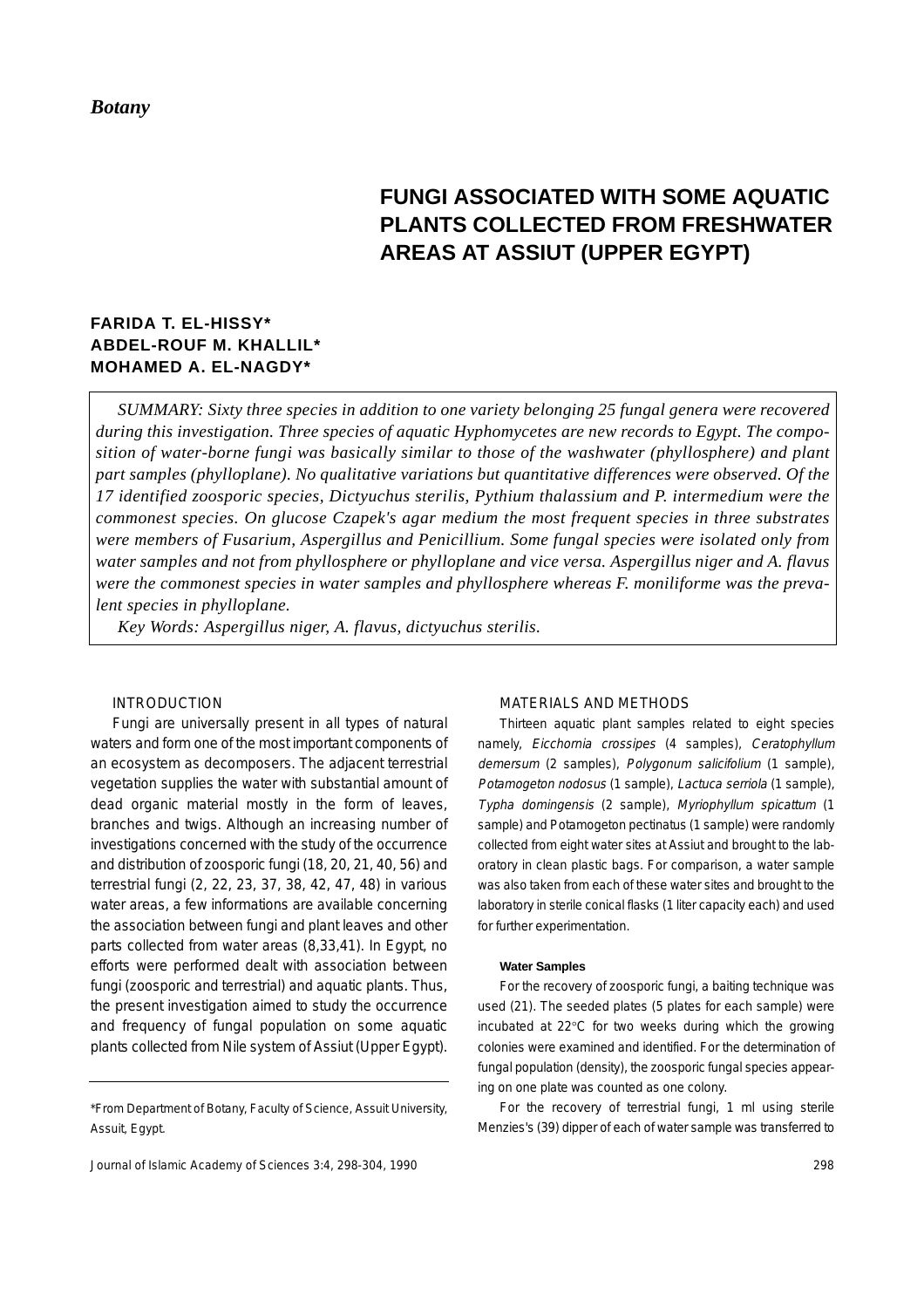## FUNGI IN FRESHWATER OF ASSUIT EL-HISSY, KHALLIL, EL-NAGDY

10 cm sterile Petri dish containing about 20 ml of glucose-Czapek's agar medium ( 5 plates for each sample). Rose bengal was added as a bacteriostatic agent (54). The plates were incubated at 28°C for 2 weeks during which the growing colonies were examined, identified and counted.

#### **The plant samples**

Freshwater plant samples were collected and brought to the laboratory in clean plastic bags. In order to have the wash water samples, a part of shoot system (about 10 gm) of each plant sample was placed in a sterile flask (500 ml) which contained 300 ml sterilized distilled water. Flasks were shaken gently in rotating motion for 10 minutes.

#### **Isolation of fungi from wash water (phyllosphere)**

For the recovery of zoosporic fungi, the baiting technique using sesame and hemp seeds was used (21). Five replicates (each contained 20 ml of wash water and sterilized seeds as baits) were used to each sample. The seeded plates were incubated at 22°C for 2 weeks during which the growing hayphae were examined and identified.

For the recovery of terrestrial fungi, aliquots of wash water (1 ml each) was transferred into sterilized petri dishes which were poured with about 20 ml glucose-Czapek's agar medium (5 plates to each sample). Rose bengal was added as bacteriostatic agent (54). The plates were incubated at 28°C for 2 weeks during which the growing colonies were examined, identified and counted.

#### **Isolation of fungi from plant part samples (phylloplane)**

The plant parts after being thoroughly shaken in a series of sterile distilled water were removed and dried between sterilized filter papers.

For the recovery of zoosporic fungi, two pieces of each dried plant parts were put in petri dish containing about 20 ml of sterile distilled water and sesame and hemp seeds as baits and incubated at 22°C for 2 weeks during which the growing heyphae were examined, identified and counted.

For the recovery of terrestrial fungi two pieces of a dried plant parts were inserted on the surface of agar medium in each plant (5 plates to each plant sample). Plates were incubated at 28°C for two weeks during which the growing colonies were examined, identified and counted.

#### **Identification of fungal genera and species**

The following references were used for the identification of isolated fungi genera and species:

a - Zoosporic fungi

- Coker (13), for Saprolegniaceae and other water moulds. - Johnson (34), for Achlya species.

- Sparrow (55), for aquatic phycomycetes in general.
- Waterhouse (59, 60), for Pythium species.
- Seymour (52), for Saprolegnia species.
- b Terrestrial fungi
	- Barnett (9), for the genera of imperfect fungi.
	- Barron (10), for the genera of Hyphomycetes.
	- Booth (11), for Fusarium species.
	- De Vries (14), for Cladosporium species.
	- Domsch and Gams (16), for different fungal species.
	- Raper and Fennell (51), for Aspergillus species.

- Raper and Thom (50), for Penicillium species and related genera.

# RESULTS AND DISCUSSION **Zoosporic fungi**

Seventeen species which belong to six zoosporic fungal genera were recovered from 8 water samples, 13 wash water samples (phyllosphere) and 13 plant part samples (phylloplane) during this investigation. In addition 150 colonies (48.70% of total zoosporic fungi) of three genera namely, Pythium (93 colonies), Saprolegnia (47 colonies) and Achlya (10 colonies) did not form the sexual organs and were identified as genera only (Table 1).

The water samples (8) contributed 10 identified species in addition to 3 unidentified species (6 genera) constituting 33.77% of total zoosporic fungi. The wash water samples (phyllosphere) contributed also 10 identified species in addition to 2 unidentified species (4 genera) representing 49.68% of total zoosporic fungi. On the other side, plant part samples (phylloplane) contributed 5 identified species in addition to 3 unidentified species (4 genera) constituting 16.56% of total zoosporic fungi.

Three genera namely, Pythium (8 species), Dictyuchus (3 species) and Saprolegnia (5 species) were the most prevalent genera and were represented in 79.42%, 73.53% and 55.88% of total samples respectively.

Three species namely, Dictyuchus sterilis Pythium thalassium and P. intermedium were the commonest identified species and were represented in 67.65%, 32.35% and 20.59% of total samples respectively. The remaining species were of moderate, low or rare occurrence (Table 1).

Six species namely, Pythium helicoides, Dictyuchus pseudoachlyoides, Saprolegnia anisospora, S. eccentrica. Olpidiopsis pythii and Aphanomyces leavis were recovered from the water samples only and were not represented in neither phyllosphere nor phylloplane of test plants. On the other side, five species namely, Pythium irregular, Dictyuchus monosporus, Saprolegnia

299 Journal of Islamic Academy of Sciences 3:4, 298-304, 1990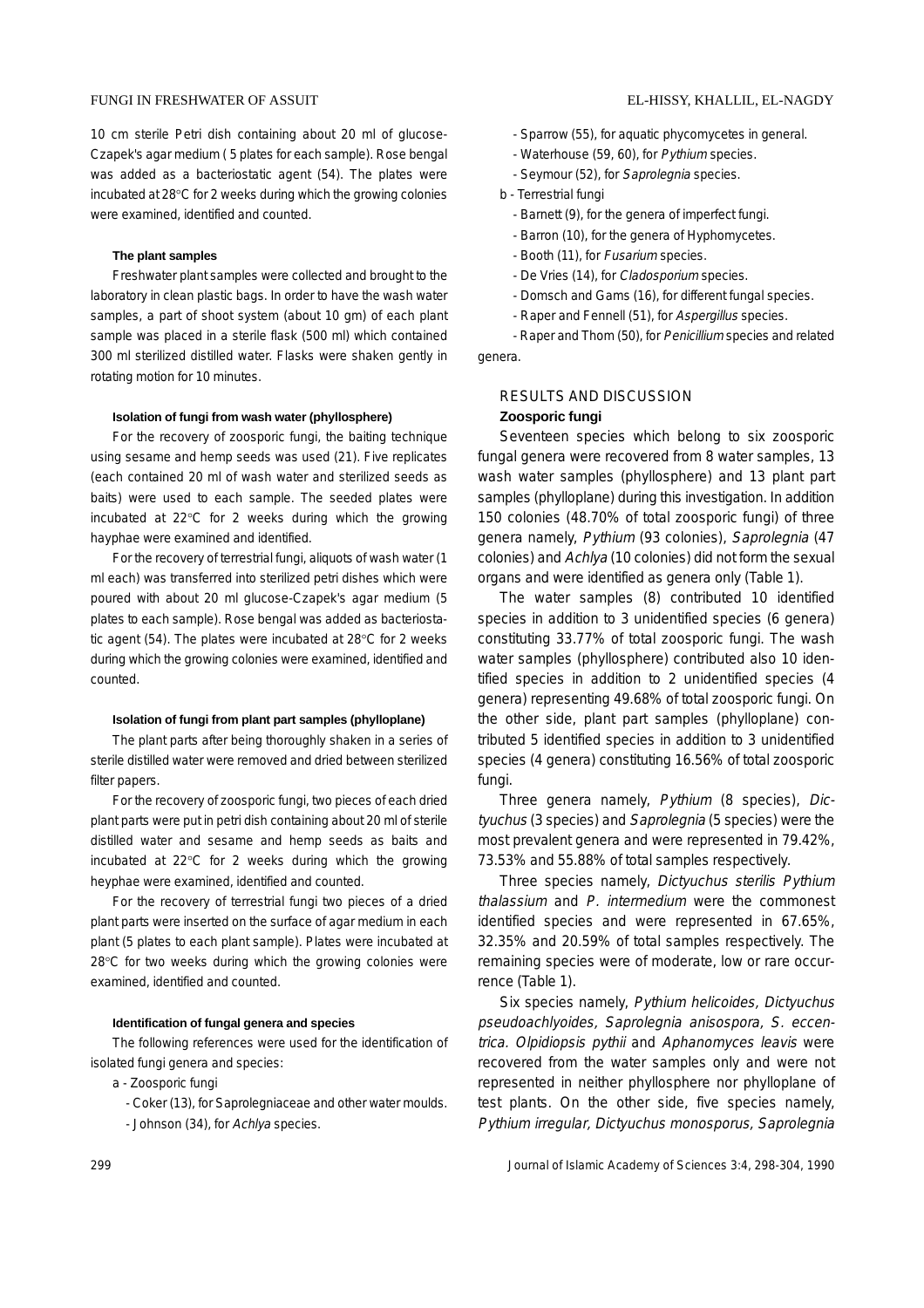# FUNGI IN FRESHWATER OF ASSUIT

Table 1: Total conts (TC), number of cases of isolation (NCI) and occurrence remarks (OR) of zoosporic fungi recovered from water samples, phyllosphere and phylloplane of collected plant samples at 22°C using baiting techniques.

| Fungal genera and species           | Water                    |                          |                          |                          | Phyllosphere             |                          | Phylloplane              |                |                          |  |
|-------------------------------------|--------------------------|--------------------------|--------------------------|--------------------------|--------------------------|--------------------------|--------------------------|----------------|--------------------------|--|
|                                     | <b>TC</b>                | <b>NCI</b>               | <b>OR</b>                | <b>TC</b>                | <b>NCI</b>               | OR                       | <b>TC</b>                | <b>NCI</b>     | <b>OR</b>                |  |
| Total                               | 104                      | 8                        |                          | 153                      | 13                       |                          | 51                       | 13             |                          |  |
| Pythium                             | 40                       | $\overline{7}$           | H                        | 65                       | 12                       | H                        | 28                       | 8              | Н                        |  |
| P. butleri Subram                   | 1                        | $\mathbf{1}$             | $\mathsf R$              | $\overline{2}$           | $\overline{2}$           | L                        | $\overline{\phantom{a}}$ | $\blacksquare$ | ٠                        |  |
| P. debaryanum Heese                 | ÷,                       | $\overline{\phantom{a}}$ | $\sim$                   | 3                        | 2                        | L                        | 5                        | 4              | M                        |  |
| P. thalassium Atkins                | 6                        | 5                        | M                        | 6                        | $\overline{4}$           | M                        | $\overline{2}$           | $\overline{2}$ | L                        |  |
| P. ultivuum Trow                    | L,                       | $\overline{a}$           | ÷,                       | ä,                       | $\overline{a}$           | ÷,                       | 1                        | $\mathbf{1}$   | $\mathsf R$              |  |
| P. intermedium de Bary              | 5                        | $\mathbf{3}$             | M                        | 4                        | 3                        | M                        | 1                        | $\mathbf{1}$   | R                        |  |
| P. irregulare Bouisman              | ÷,                       | ä,                       | $\blacksquare$           | 3                        | 3                        | M                        | $\overline{\phantom{a}}$ |                |                          |  |
| P. helicoides                       | 1                        | $\mathbf{1}$             | R                        | $\blacksquare$           | $\blacksquare$           | $\blacksquare$           | $\overline{\phantom{a}}$ | $\blacksquare$ | $\overline{\phantom{a}}$ |  |
| Pythium species                     | 27                       | $\boldsymbol{7}$         | H                        | 47                       | 10                       | H                        | 19                       | 8              | Н                        |  |
| <b>Dictyuchus</b>                   | 32                       | $\overline{7}$           | H                        | 51                       | 11                       | H                        | 11                       | 7              | H                        |  |
| D. sterilis Coker                   | 31                       | $\overline{7}$           | Н                        | 39                       | 9                        | Н                        | 11                       | $\overline{7}$ | H                        |  |
| D. pseudoachlyoides Beneke          | 1                        | $\mathbf{1}$             | $\mathsf{R}$             | L.                       | ÷,                       | ÷,                       | $\blacksquare$           | $\blacksquare$ |                          |  |
| D. monosporus Leitgeb               | $\blacksquare$           | $\overline{a}$           | $\overline{\phantom{a}}$ | 12                       | 6                        | M                        | ÷,                       | $\overline{a}$ | ÷,                       |  |
| Saprolegnia                         | 23                       | 6                        | M                        | 38                       | 8                        | H                        | 6                        | 5              | M                        |  |
| S. anisospona de Barry              | 6                        | $\overline{2}$           | L                        | $\overline{\phantom{a}}$ | ÷,                       | $\overline{\phantom{a}}$ | ÷,                       | ÷,             | ÷,                       |  |
| S. eccentrica (Coker) Seymour       | $\overline{2}$           | $\sqrt{2}$               | L                        | ÷,                       | Ĭ.                       | ÷,                       | ÷,                       | ÷,             | $\overline{\phantom{a}}$ |  |
| S. diclina Humhrey                  | $\blacksquare$           | $\overline{a}$           | ÷,                       | 9                        | 6                        | H                        | ÷,                       | $\overline{a}$ | $\overline{a}$           |  |
| S. hypogyna (Pringsheim) de Bary    | $\overline{\phantom{a}}$ | ÷,                       | ÷,                       | 3                        | $\overline{2}$           | L                        | ÷,                       | ÷,             | $\overline{\phantom{a}}$ |  |
| Saprolegnia species                 | 15                       | 6                        | M                        | 26                       | $\overline{7}$           | Н                        | 6                        | 5              | M                        |  |
| Olpidiopsis pythii (Bntler) Korling | $\overline{2}$           | $\mathbf{1}$             | ${\sf R}$                | $\overline{\phantom{a}}$ | $\overline{\phantom{a}}$ | $\overline{\phantom{a}}$ | $\overline{\phantom{a}}$ | $\blacksquare$ | $\blacksquare$           |  |
| Aphanomyces laevis de Barry         | $\mathfrak{Z}$           | $\overline{2}$           | L                        | $\overline{\phantom{a}}$ | $\blacksquare$           | $\overline{\phantom{a}}$ | $\blacksquare$           | $\blacksquare$ | $\overline{\phantom{a}}$ |  |
| Achlya                              | 4                        | $\overline{2}$           | L                        | 5                        | 3                        | ${\sf M}$                | 6                        | $\sqrt{4}$     | ${\sf M}$                |  |
| A. racemosa Hildebrand              | $\overline{\phantom{a}}$ | $\blacksquare$           | $\overline{\phantom{a}}$ | 5                        | $\mathbf{3}$             | ${\sf M}$                | $\overline{\phantom{a}}$ | $\blacksquare$ | $\overline{\phantom{a}}$ |  |
| Achlya sp.                          | 4                        | $\sqrt{2}$               | $\mathsf L$              | $\overline{\phantom{a}}$ | $\overline{\phantom{a}}$ | $\overline{\phantom{a}}$ | 6                        | $\overline{4}$ | M                        |  |

Occurrence remarks:

High (H): More than 46% of samples

Moderate (M): Between 23% and 45%

Low (L): Between 13% and 22%

Rare (R): Less than 13%

Journal of Islamic Academy of Sciences 3:4, 298-304, 1990 300 300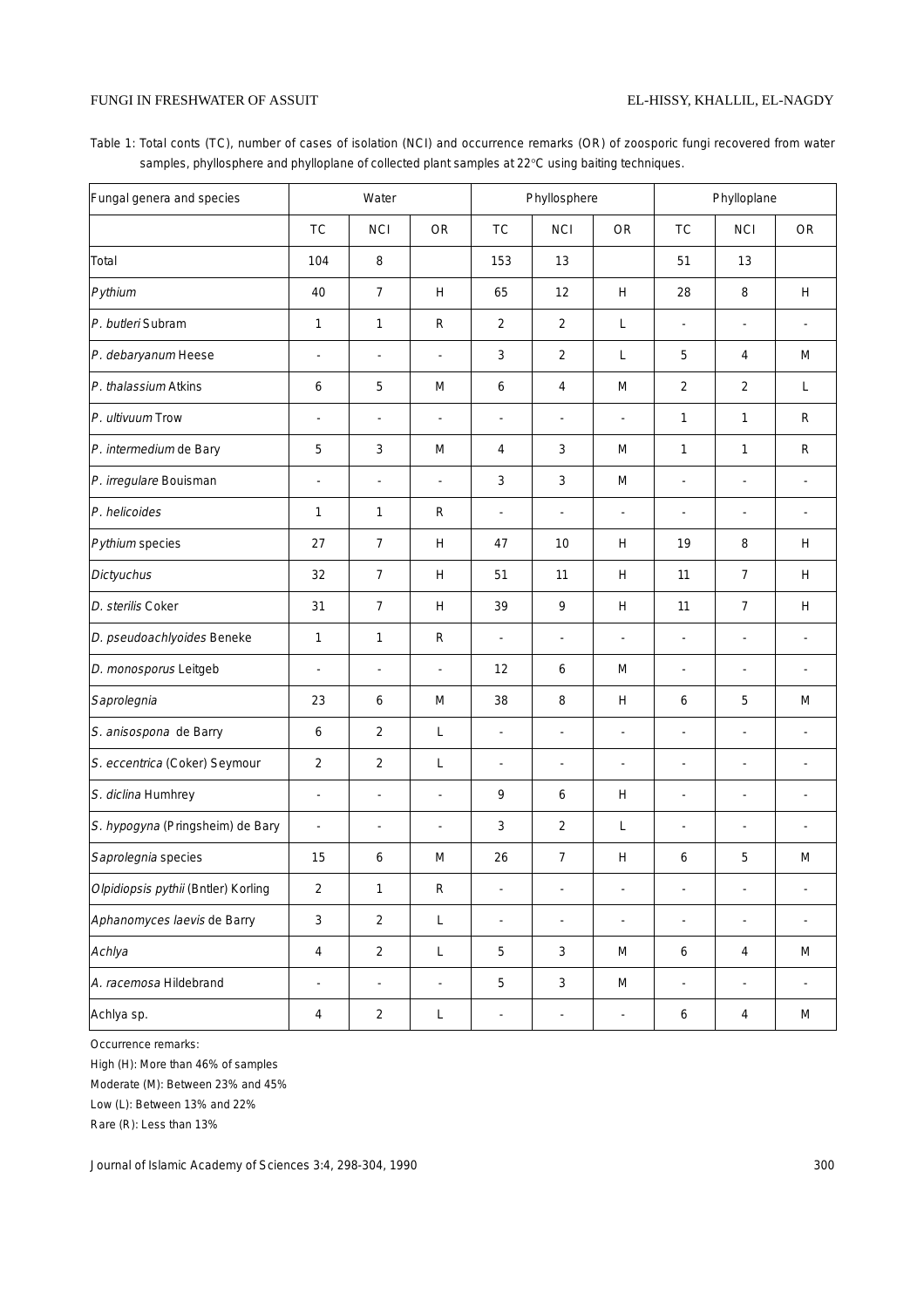# FUNGI IN FRESHWATER OF ASSUIT EL-HISSY, KHALLIL, EL-NAGDY

dicline, S. hypogyna and Achlya recemosa were recovered from the samples of wash water (phyllosphere) and were not represented in neither phyhoplane nor water samples. Moreover, one species namely, Pythium ultimum was recovered from phylloplane and was not emerged from neither phyllosphere nor water samples.

Concerning the fungi of phyllosphere, it was observed that Pythium butleri was recovered from the phyllosphere of two species of Potamogeton (P. pectinatus and P. nodosus) only, Pythium intermedium from phyllosphere of Eicchornia crassipes (2 samples) only and Saprolegnia hypogyna emerged from the phyllosphere of Eicchornia crassipes and Ceratophyllum demersum only. Achlya recemosa was encountered from phyllosphere of Ceratophyllum demersum and Eicchornia carssipes. Unidentified species of Phytium were emerged from the phyllosphere of all plant species except those of Ceratophyllum demersum and Typha domingensis.

Concerning the phylloplane samples, it was found that Pythium thalassium was recovered from the phylloplane of Polygonum salicibolium and Eicchornia crassipes only and P. intermedium emerged from the phylloplane of Lactuce serriola only.

It is worthy to mention that, within the collected water samples, the richest samples with zoosporic fungi was that collected from the water site covered by Eicchornia crassipes.

Unfortunately, no available literature concerning the zoosporic fungi associated with aquatic plants. However, these recovered fungal genera and species were previously isolated in our laboratory from various Egyptian water areas (18, 20, 21, 23, 24, 35, 36) as well as from submerged mud and soil (1, 19, 35).

#### **Terrestrial fungi**

Forty-three species and one variety which belong to 16 terrestrial fungal genera were isolated in his investigation (Table 2). Fusarium was the leading genus (79.41% of total samples; 28.71% of gross total count). Aspergillus came behind and was represented in 76.47% of total samples yielding 46.85% of gross total count. The broadest spectrum of species was produced by Aspergillus (8 species and one variety), Penicillium (7 species) and Fusarium (6 species). The most common species were Aspergillus niger (58.82% of total fungal count) and Fusarium moniliforme (29.41% of total samples and 3.82% of total fungal count).

In comparison, it was found that, five species (Aspergillus ustus, Penicillium viridicatum, Trichodenna hamatum, Scopulariopsis brevicaulis and Myrothecium

verrucaria) were isolated from water samples only and disappeared completely in phyllosphere and phylloplane of plant samples. On the other side, eight species (Fusarium graminae, Aspergillus gluacus, A. fischerii, Penicillium chrysogenum, P. corylophilum, Drechslera specifera, Alternaria chlamydosporum, Paecilomyces terricola and Cladosporium cladosporioides) were isolated from washwater (phyllosphere) samples and were not emerged from neither water samples nor phylloplane. Moreover, two species namely, Botryotrichum atrogriseum and Humicola grisea were encountered in phylloplane only and were not represented neither in phyllosphere nor in water samples.

Aspergillus niger, A. flavus, A. terreus, A. nidulans, Fusarium solani and F. oxysporum were the commonest species in water samples. Aspergillus niger, A. flavus and Trichoderma viride were the most prevalent species in phyllosphere whereas Fusarium moniliforme was the prevalent species in phylloplane samples.

The fungal population in water samples was mainly Fusarium, Aspergillus and Penicillium which were represented in 100%, 100%, and 50% of total water samples respectively. This is in accordance with the statement of Barron (10) that Aspergillus is biologically one of the most successful of all fungi and is expected to occur on all sorts of organic debris. Nasar and Munchi (45) reported that the fungal population in freshwater pond of Bhagalpur (India), is mainly composed of the Aspergillus, Penicillium, Fusarium, Cladosporium, Epicoccum and Mucor. Most of isolated species (Table 2) were previously isolated from Egyptian water areas (7, 22, 23, 42) and from other water areas in the world (28, 48). Park (47) mentioned that the more obvious types of origin of these terrestrial fungi in fresh water would be animal or plant, the whole or part, living or dead and soil letter having been in contact with soil. Indeed no available literature concerning the fungi isolated from phyllosphere or phylloplane of aquatic plants. However, most of isolated terrestrial fungi were previously isolated from phyllosphere of cultivated plants (2-4, 15, 29, 43, 44, 49) and from the phylloplane of some plants (5, 6, 12, 25, 57).

It was interesting to recover three fungal genera of aquatic Hyphomycetes when leaves of collected plants were placed in Petri dishes containing sterile distilled water. Each of these three genera was represented by one species only. These are Flagellospora curvula, Triscleophorus monosporus and Actinospora megalospora (New records to Egypt). These species were previously isolated from submerged decaying leaves (27, 30, 31). Ingold (32) reported that Flagellospora curvula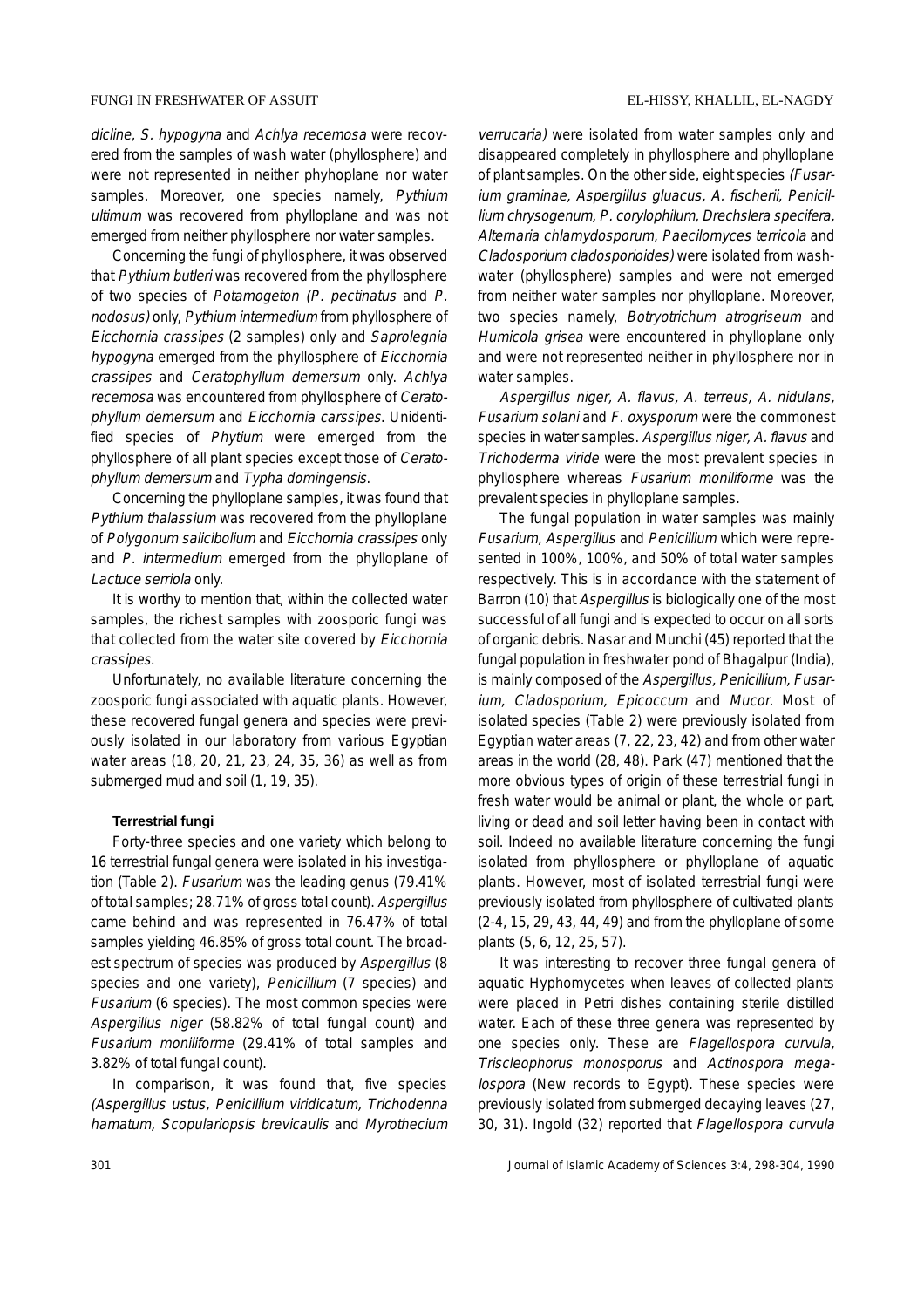# FUNGI IN FRESHWATER OF ASSUIT

Table 2: Total count (TC), number of cases of isolation (NCI) and occurrence remarks (OR) of terrestrial fungi isolated from 8 water samples, 13 phyllosphere samples and 13 phylloplane samples of collected plants samples on glucose-Czapek's agar at 28°C.

|                                                          |                             |                          |                          | Phyllosphere |                          |              |                          |                          |                | Total %      |              |
|----------------------------------------------------------|-----------------------------|--------------------------|--------------------------|--------------|--------------------------|--------------|--------------------------|--------------------------|----------------|--------------|--------------|
|                                                          |                             | Water                    |                          |              |                          |              |                          | Phylloplane              |                |              |              |
| Fungal genera and species                                | TC                          | <b>NCI</b>               | <b>OR</b>                | TC           | <b>NCI</b>               | <b>OR</b>    | ТC                       | <b>NCI</b>               | <b>OR</b>      | Count        | <b>NCI</b>   |
| Total                                                    | 195.81                      | 8                        |                          | 152.00       | 13                       |              | 40                       | 13                       |                | 100          | 100          |
| Fusarium                                                 | 60.66                       | 8                        | Η                        | 42.67        | 11                       | Η            | 8                        | 8                        | H              | 28.71        | 79.41        |
| F. equiseti (Corda) Sacc.                                | 14.00                       | $\overline{4}$           | Η                        | 23.17        | $\overline{4}$           | M            | L.                       | L,                       | L,             | 9.58         | 23.53        |
| F. solani (Mart.) Sacc.                                  | 30.00                       | $\overline{4}$           | M                        | 6.08         | 5                        | M            | ÷,                       | ÷,                       | ÷,             | 9.30         | 26.47        |
| F. oxysporum Schlecht. ex Fr.                            | 10.33                       | $\overline{4}$           | Η                        | 4.92         | 4                        | M            | 1                        | 1                        | $\mathsf{R}$   | 4.19         | 26.47        |
| F. moniliforme Sheldon                                   | 3.33                        | $\overline{2}$           | M                        | 7.50         | 4                        | M            | $\overline{4}$           | 4                        | M              | 3.82         | 29.41        |
| F. semitectum Berk. and Rav.                             | 3.00                        | $\mathbf{1}$             | R                        |              |                          |              | 3                        | 3                        | M              | 1.55         | 11.76        |
| F. graminearum Schwabe                                   |                             | ÷,                       | $\blacksquare$           | 1.00         | $\mathbf{1}$             | R            | ä,                       | $\overline{\phantom{a}}$ | ä,             | 0.26         | 2.94         |
| Aspergillus                                              | 103.50                      | 8                        | н                        | 64.17        | 12                       | H            | 14                       | 6                        | Н              | 46.85        | 76.47        |
| A. niger Van Tieghem                                     | 14.00                       | 8                        | Η                        | 35.33        | 10                       | H            | 5                        | $\overline{2}$           | L              | 14.01        | 58.82        |
| A. flavus Link                                           | 4.17                        | 6                        | Η                        | 10.67        | 10                       | Η            | 1                        | 1                        | \$             | 4.08         | 50.00        |
| A. terreus Thom                                          | 38.00                       | $\overline{4}$           | Η                        | 15.00        | 3                        | M            | $\overline{2}$           | $\overline{2}$           | L              | 14.18        | 26.47        |
| A. fumigatus Fresenius                                   | 38.00                       | 3                        | M                        | 1.34         | 4                        | M            | $\overline{2}$           | $\overline{2}$           | L              | 10.66        | 26.47        |
| A. nidulans (Eidam) Wint.                                | 9.00                        | $\overline{4}$           | н                        | 0.67         | $\overline{2}$           | L            | $\overline{2}$           | 1                        | $\mathsf{R}$   | 3.01         | 20.59        |
| A. amstelodami (Margin) Thom and Chucrh                  |                             |                          | ÷,                       | 0.50         | $\mathbf{1}$             | ${\sf R}$    | ä,                       | l,                       | ÷,             | 0.13         | 2.94         |
| A. flavus var. columnaris Raper and Fennelll             | $\mathcal{L}_{\mathcal{A}}$ | ä,                       | $\mathbf{r}$             | 0.50         | $\overline{2}$           | Г            | $\overline{2}$           | 1                        | $\mathsf{R}$   | 0.64         | 8.82         |
| A. ustus (Bain.) Thom and Church                         | 0.33                        | 1                        | R                        |              |                          | ä,           | ÷                        | $\blacksquare$           | $\blacksquare$ | 0.09         | 2.94         |
| A. fischeri Wehmer                                       |                             |                          | $\overline{\phantom{a}}$ | 0.16         | 1                        | R            |                          | ä,                       | ÷,             | 0.04         | 2.94         |
| Penicillium                                              | 20.50                       | $\overline{4}$           | Η                        | 21.34        | $\overline{7}$           | H            | 4                        | 3                        | M              | 11.82        | 41.18        |
| P. oxalicum Currie and Thom                              | 2.00                        | $\mathbf{1}$             | R                        | 2.00         | $\overline{2}$           | L            | $\overline{2}$           | 1                        | $\mathsf{R}$   | 1.55         | 11.76        |
| P. funiculosum Thom                                      | 16.50                       | $\overline{2}$           | Г                        | 1.00         | $\overline{2}$           | L            | ÷.                       | ÷,                       | ÷,             | 4.51         | 11.76        |
| P. steckii Zaleski                                       |                             | $\sim$                   | $\overline{\phantom{a}}$ | 15.00        | 1                        | R            | 1                        | 1                        | $\mathsf{R}$   | 4.13         | 5.88         |
| P. chrysogenum Thom                                      | ÷.                          | ä,                       | $\mathbf{r}$             | 2.67         | 3                        | M            | L,                       | $\overline{\phantom{a}}$ | L,             | 0.69         | 8.82         |
| P. viridicatum Westling                                  | 2.00                        | $\mathbf{1}$             | R                        |              |                          |              |                          | ÷,                       | ÷,             | 0.52         | 2.94         |
| P. martensii Biourge                                     | ä,                          | ä,                       | ä,                       | 0.17         | $\mathbf{1}$             | ${\sf R}$    | 1                        | 1                        | $\mathsf{R}$   | 0.30         | 5.88         |
| P. corylophilum Dierckx                                  | $\overline{\phantom{a}}$    | $\overline{\phantom{a}}$ | $\overline{\phantom{a}}$ | 0.50         | 1                        | ${\sf R}$    | ÷,                       | $\overline{\phantom{a}}$ | ÷,             | 0.13         | 2.94         |
| Trichoderma                                              | 5.33                        | $\overline{4}$           | н                        | 4.17         | $\overline{7}$           | Η            | $\blacksquare$           | ÷,                       | $\blacksquare$ | 2.45         | 32.35        |
| T. viride Pers. ex S.F. Gray                             | 5.00                        | 3                        | M                        | 4.17         | $\overline{7}$           | H            | ÷,                       | ÷,                       | ÷,             | 2.36         | 29.41        |
| T. hamatum (Bon.) Bain.                                  | 0.33                        | $\mathbf{1}$             | R                        | L.           | L.                       | L.           | ä,                       | $\mathcal{L}$            | ä,             | 0.09         | 2.94         |
| Mucor                                                    | 2.00                        | $\mathbf{1}$             | R                        | 8.66         | 5                        | M            | $\overline{2}$           | $\overline{2}$           | L              | 3.26         | 32.53        |
| M. racemosus Fresenius                                   | 2.00                        | $\mathbf{1}$             | R                        | 8.33         | 5                        | M            | 1                        | 1                        | $\mathsf{R}$   | 2.92         | 17.65        |
| M. circinelloides van Tiegh.                             | ä,                          | ä,                       | L.                       | 0.33         | $\mathbf{1}$             | $\mathsf{R}$ | 1                        | 1                        | $\mathsf{R}$   | 0.34         | 5.88         |
| Drechslera                                               | ÷.                          |                          | ä,                       | 1.50         | 4                        | M            | 3                        | 3                        | M              | 1.16         | 20.59        |
| D. miyakei (Nisikado) Subram and Jain                    | $\overline{\phantom{a}}$    | $\overline{\phantom{a}}$ | $\overline{\phantom{a}}$ |              | $\blacksquare$           | ÷,           | 1                        | 1                        | $\mathsf{R}$   | 0.26         | 2.94         |
| D. spicifera (Bain.) von Arx                             | $\overline{\phantom{a}}$    | $\overline{\phantom{a}}$ | ٠                        | 1.17         | 3                        | M            | ÷,                       | ÷,                       | ÷,             | 0.30         | 8.82         |
| D. pallescens Boedijn                                    | $\sim$                      | $\sim$                   | $\overline{\phantom{a}}$ |              | ÷,                       | ä,           | 1                        | 1                        | R              | 0.26         | 2.94         |
| D. rostrata (Drechsler) Richardson and Fraser            | $\overline{\phantom{a}}$    |                          | $\overline{\phantom{a}}$ | 0.33         | 1                        | ${\sf R}$    | 1                        | 1                        | $\mathsf{R}$   | 0.34         | 5.88         |
| Alternaria                                               | $\overline{\phantom{a}}$    | $\overline{\phantom{a}}$ | $\overline{\phantom{a}}$ | 2.00         | 4                        | M            | $\overline{2}$           | 2                        | L              | 1.03         | 17.64        |
| A. alternata (Fries) Keissler                            | $\overline{\phantom{a}}$    | $\overline{\phantom{a}}$ | ۰                        | 1.00         | 3                        | M            | $\overline{2}$           | $\overline{\mathbf{2}}$  | L              | 0.77         | 14.71        |
| A. chlamydospora Mauchacca                               |                             | ÷,                       | $\overline{\phantom{a}}$ | 1.00         | $\mathbf{1}$             | $\mathsf{R}$ | $\overline{\phantom{a}}$ | ÷,                       | ä,             | 0.26         | 2.94         |
| Curvularia                                               | 0.50                        | 1                        | R                        | 1.33         | $\mathbf{1}$             | $\mathsf R$  | 1                        | 1                        | R              | 0.73         | 8.82         |
| C. Lunata (Wokker) Boedijn                               | 0.50                        | $\mathbf{1}$             | R                        | 1.33         | 1                        | $\mathsf R$  | 1                        | 1                        | $\mathsf{R}$   | 0.73         | 8.82         |
| Rhlzopus stoloni Ser Ehrenb. ex Fr. Lindt                | 0.33                        | 1                        | R                        |              | ÷,                       |              | $\overline{c}$           | $\overline{\mathbf{2}}$  | L              | 0.73         | 8.82         |
| Scopulariopsis                                           | 0.33                        | 1                        | R                        | 2.00         | 1                        | R            | ÷.                       | $\overline{\phantom{a}}$ | $\blacksquare$ | 0.73         | 5.88         |
| S. brevicaulis (Sacc.) Bainier                           |                             |                          |                          | 2.00         | 1                        | R            |                          |                          | ÷              | 0.52         | 2.94         |
| S. brumptii Salvanet-Duval                               | 0.33                        | 1                        | R                        |              | L.                       |              | L.                       | L.                       | ä,             | 0.09         | 2.94         |
|                                                          | 2.00                        | 1                        | R                        | 0.33         | 1                        | R            | 1                        | 1                        |                |              | 8.82         |
| Paecilomyces<br>P. variotii Bainier                      |                             | 1                        | R                        |              |                          |              | 1                        | 1                        | R              | 0.86         |              |
| P. terricola Miller                                      | 2.00                        | ä,                       | $\mathbb{Z}^2$           | 0.33         | 1                        | R            | ä,                       | ä,                       | R<br>ä,        | 0.77<br>0.09 | 5.88<br>2.94 |
| Cladosporium                                             |                             |                          |                          |              |                          |              |                          |                          |                |              |              |
|                                                          |                             |                          | ÷.                       | 3.50         | $\mathbf{1}$             | ${\sf R}$    | 2                        | 1                        | R              | 1.42         | 5.88         |
| C. cladosporioides (Freseninus) de Vries                 | ×.                          | $\overline{\phantom{a}}$ | $\overline{\phantom{a}}$ | 1.00         | $\mathbf{1}$             | ${\sf R}$    | ä,                       | ä,                       | ä,             | 0.26         | 0.94         |
| C. herbarum (Pers.) Link ex Fr.                          |                             |                          | $\frac{1}{2}$            | 2.50         | 1                        | $\mathsf R$  | 2                        | 1                        | R              | 1.16         | 5.88         |
| Acremonium strictum W. Gams                              | 0.33                        | $\mathbf{1}$             | R                        | 0.33         | 1                        | ${\sf R}$    | ÷,                       | ÷,                       | $\blacksquare$ | 0.17         | 5.88         |
| Botryotrichum atrogriseum Van Beyma                      |                             |                          |                          |              |                          |              | 1                        | 1                        | R              | 0.26         | 0.94         |
| Humicola grisea Traaen                                   | ÷.                          | ÷.                       | ÷.                       | J.           | $\overline{\phantom{a}}$ | ä,           | 1                        | 1                        | R              | 0.26         | 0.94         |
| Myrothecium verrucaria (Albertini and Schweinitz) Ditmar | 0.33                        | $\mathbf{1}$             | R                        | ä,           | $\overline{\phantom{a}}$ | ä,           | $\overline{\phantom{a}}$ | ä,                       | L,             | 0.09         | 0.94         |

Journal of Islamic Academy of Sciences 3:4, 298-304, 1990 302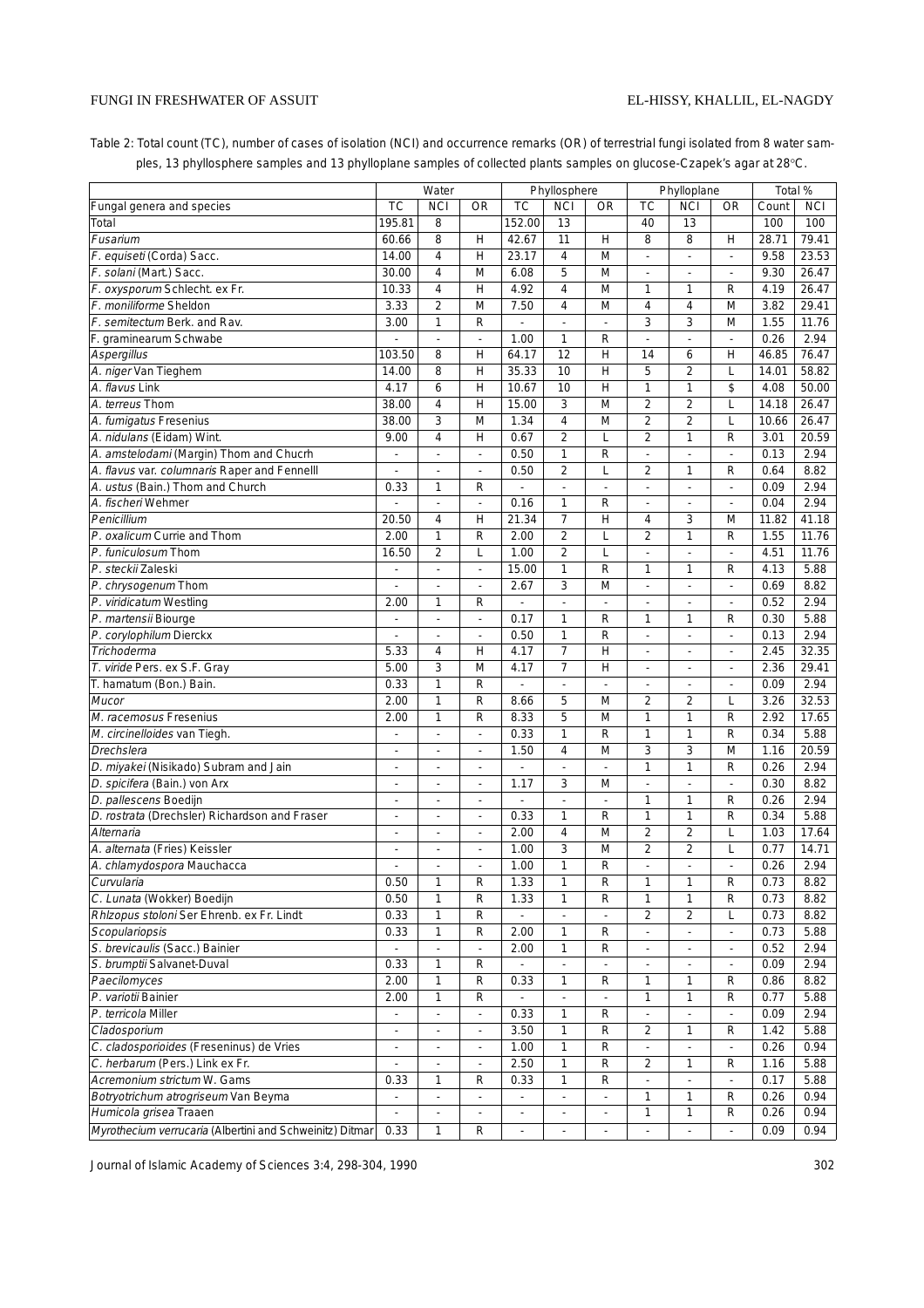was one of the commonest of all aquatic Hypholycetes and was found all over the world. Nilsson (46) and Singh and Musa (53) mentioned that aquatic Hyphomycetes have a world-wide distribution and have been repeatedly observed on decaying leaf litter in temperate and tropical streams. A major role of these fungi in decomposition of leaf materials in water has been suggested by various investigations.

# REFERENCES

1. Abd-Elaah GA : Studies on aquatic fungi from Egyptian soil. M Sc Thesis, Department of Botany, Faculty of Science (Sohag), Assiut University, 1986.

2. Abdel-Fattah HM, Moubasher AH, Abdel-Hafez SII : Fungus flora of root and leaf surface of broad bean cultivated in Oases, Egypt. Naturalia Monospeliensia, Serie Bot, 27:167-177, 1977.

3. Abdel-Gawad KM : Studies on the phyllosphere and the phylloplane mycoflora of some plants. M Sc Thesis, Department of Botany, Faculty of Science, Assiut University, Egypt, 1978.

4. Abdel-Gawad KM : Further studies on the fungal flora of the phyllosphere and phylloplane of some plants. Ph D Thesis, Department of Botany, Faculty of Science, Assiut University, Egypt, 1984.

5. Abdel-Hafez SII : Phyllosphere and phylloplane fungi of wheat cultivated in Saudi Arabia. Mycopathologia, 75:33-38, 1981.

6. Abdel-Hafez SII : Survey of air-borne fungus spores at Taif, Saudi Arabia. Mycopathologia, 88:39-44, 1984.

7. Abdel-Hafez SII, Bagy MMK : Survey on the terrestrial fungi of Ibrahimia Canal water in Egypt. Proc Egypt Soc 4 (Ismaillia Conf), 1985.

8. Barlocher F, Kendric B : Dynamics of the fungal population on leaves in a stream. Ecology, 62:761-790, 1974.

9. Barnett HL : Illustrated genera of imperfect fungi Burgess. Publ Co, Minneopolis, 1960.

10. Barron GL : The genera of Hyphomycetes from soil. Williams and Wilkins Co, Baltimore, 1968.

11. Booth C : Fusarium laboratory guide to the identification of the major species. Commonwealth Mycological Institute, Kew, Surrey, England, 1977.

12. Breeze EM, Dix NJ : Seasonall analysis of the fungal community on Acer platanoides leaves. Trans Br Mycol Soc, 77:321-328, 1981.

13. Coker WC : The saprolegniacea, with notes on other water molds. University of North Carolina Press, Chapel Hill, 1923.

14. DeVries GA : Contribution to the knowledge of the genus Cladosporium Link ex Fr Vitgeverij and Drukkerij, Hollandia Press. Baarn, 1952.

15. Diem HG : Micro-organisms of the leaf surface: Estimation of the mycoflora of the barley phyllosphere. J Gen Microbiol, 80:77-83, 1974.

16. Domsch KH, Gams W : Fungi in agricultural soils. Published by Longman, p 290, 1972.

17. El-Hissy FT : Seasonal fluctuations of freshwater fungi in river Nile. The First Scientific Conference of Egyptian Graduate Abroad, London, 1979.

18. El-Hissy FT, Moubasher AH, El-Nagdy MA : Seasonal fluctuations of freshwater fungi in River Nile (Egypt). Zeitschrift für Allgemeine Microbiologie, 22:521-527, 1982.

19. El-Hissy FT, El-Nagdy MA : Aquatic phycomycetes on the mud of the River Nile (Assiut, Egypt). Sydowia, 36:118-124, 1983.

20. El-Hissy FT, Abd-Elaah GA : Aquatic phycomycetes from Egyptian soils. Sydowia-Annales Mycologci (in press), 1989.

21. El-Hissy FT, Khallil AM : Studies on aquatic fungi in Delta region (Egypt). Zentralbl Microbiol, 144:421-432, 1989.

22. El-Hissy FT, Moharram MA, Soad M El-Zayat : Studies on the mycoflora of Aswan High Dam Lake, Egypt. I-Monthly variation. J Basic Microbology, Vol 30, (in press), 1990.

23. El-Nagdy MA : Studies on freshwater fungi in River Nile. M Sc Thesis, Department of Botany, Faculty of Science, Assiut University (Egypt), 1981.

24. El-Nagdy MA : Studies on freshwater fungi in Upper Egypt. Ph D Thesis, Department of Botany, Faculty of Science, Assiut University (Egypt), 1985.

25. El-Magraby OMO : Studies on the fungi of Wadi-Bir-El-Ain near Sohag, M Sc Thesis, M Sc Thesis, Department of Botany, Faculty of Science, Assiut University, Egypt, 1980.

26. El-Zyatt SAM : Studies on freshwater fungi of Aswan High Dam Lake. Ph D Thesis, Department of Botany, Faculty of Science (Aswan), Assiut University, Egypt, 1988.

27. Goss RD : In vitro sporulation in Actinospora megalaspora. Trans Brit Mycol Soc, 55:335-337,1970.

28. Hiremath AB, Probhakar MN, Jayarj YM : Fungi of wastewaters and stabilization pond. Plant Sci, 95:263-270,1985.

29. Hogg BM, Hudson HJ : Micro fungi (Ascomycetes, Basidiomycetes, fungi Imperfecti) on Fagus sylvatica; I. The Micro-fungal succession. Trans Brit Mycol Soc, 49:185-192, 1966.

30. Ingold CT : Aquatic Hyphomycetes of decaying alder leaves. Trans Brit Mycol Soc, 25:339-417, 1942.

31. Ingold CT : Triscelophorus monosporus n gen, n sp, an aquatic hyphomycetes. Trans Brit Mycol Soc, 26:148-152, 1943.

32. Ingold CT : An illustrated guide to aquatic and waterborne hyphomycetes (fungi imperfecti) with notes on their biology. Freshwater biological association. Scientific publication no 30, 1975.

303 Journal of Islamic Academy of Sciences 3:4, 298-304, 1990